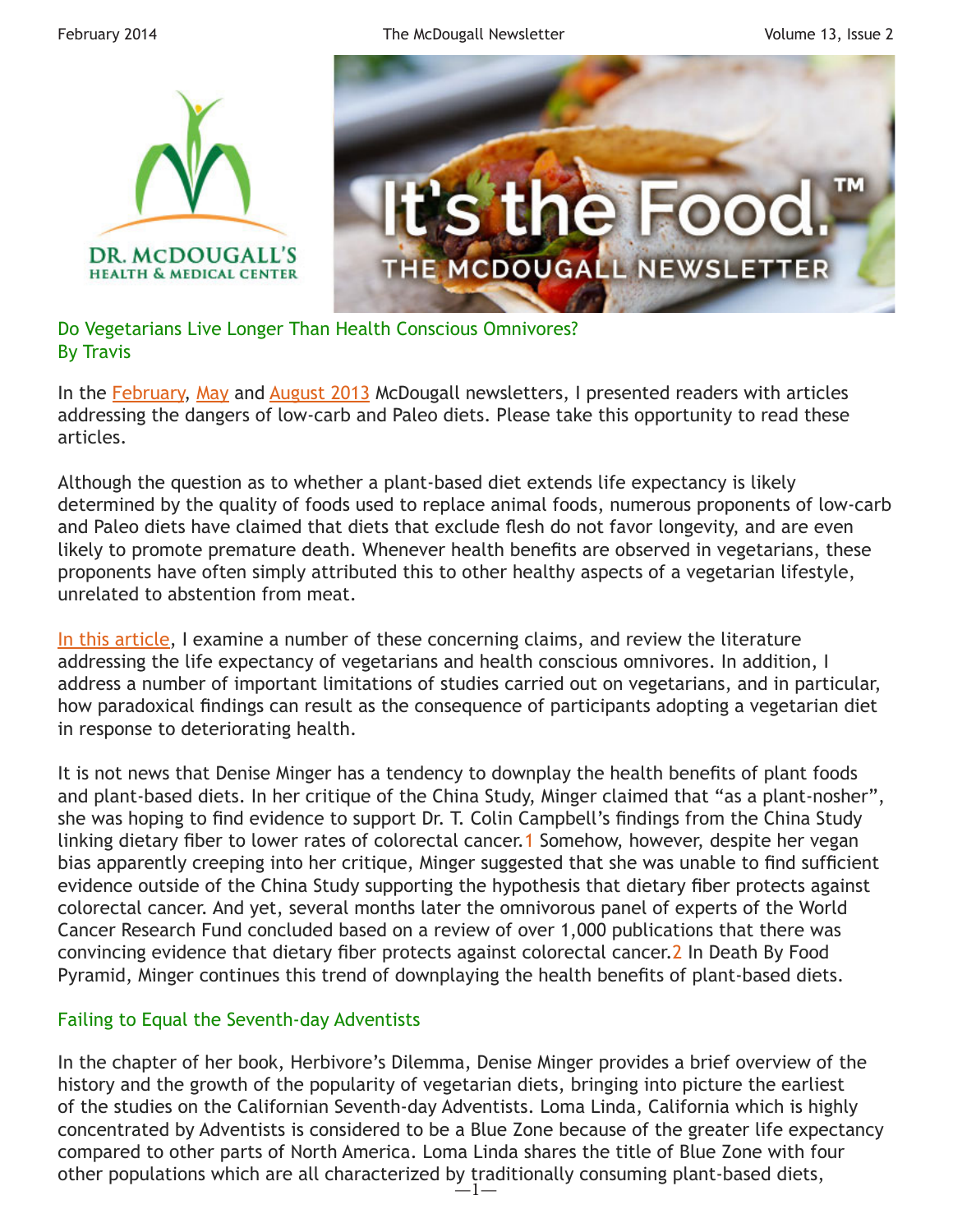typically rich in legumes and grains. 3 These other Blue Zones include, Ikaria, Greece; Nicoya, Costa Rica; Okinawa, Japan; and Sardinia, Italy. It seems that Minger was not even able to get these simple details right in her book, claiming that the Greek island of Crete is considered a Blue Zone, while citing an article that clearly refers to Ikaria.



Minger hypothesizes that the longevity of the Adventists maybe unrelated to their low meat diet, and may rather reflect the discouraged use of tobacco and alcohol. To illustrate this, Minger points out that the Mormons who are also discouraged from the use of tobacco and alcohol, "but whose founder never endured any meat-abstinence visions"[\[p.194](http://books.google.com/books?isbn=0984755128)] have a greater life expectancy than the average population. Although Joseph Smith, Jr., the founder of Mormonism may not have demanded followers to completely abstain from meat, the Word of Wisdom (section 89 in The Doctrine and Covenants) which he delivered, apparently received as a revelation from god, states that:[4](https://www.lds.org/scriptures/dc-testament/dc/89?lang=eng#)

## Yea, flesh also of beasts and of the fowls of the air, I, the Lord, have ordained for the use of man with thanksgiving; nevertheless they are to be used sparingly;

In regards to longevity, Minger then goes onto state that:

But what's even more telling is the fact that meat-eating Mormons and vegetarian Adventists tend to live equally as long. When compared to ethnically matched folks outside their religious groups, both Adventist and Mormon men—once their birthday-cake candles start numbering in the thirties—can expect to live about seven years longer than the rest of the population.[\[p.194](http://books.google.com/books?isbn=0984755128)]

Unlike what Minger appears to have the reader believe, the 7 years greater life expectancy referred to in the study she cites is for the average Adventist male, and not specifically for vegetarian Adventist men. Less than one third of the men in the cited study were considered vegetarians, with more than half considered regular meat eaters.[5](http://archinte.jamanetwork.com/article.aspx?volume=161&page=1645) What these studies specifically found was that the life expectancy for active Mormon men who reached the age of 35 was about 7.5 years greater than the average U.S. white male, whereas the life expectancy of the average Californian Seventh-day Adventist male who reached the age of 30 was about 7.3 years greater than the average Californian white male. [5](http://archinte.jamanetwork.com/article.aspx?volume=161&page=1645) [6](http://www.ncbi.nlm.nih.gov/pubmed/709540) When specifically looking at the average vegetarian Californian Adventist male, their life expectancy was found to be about 9.5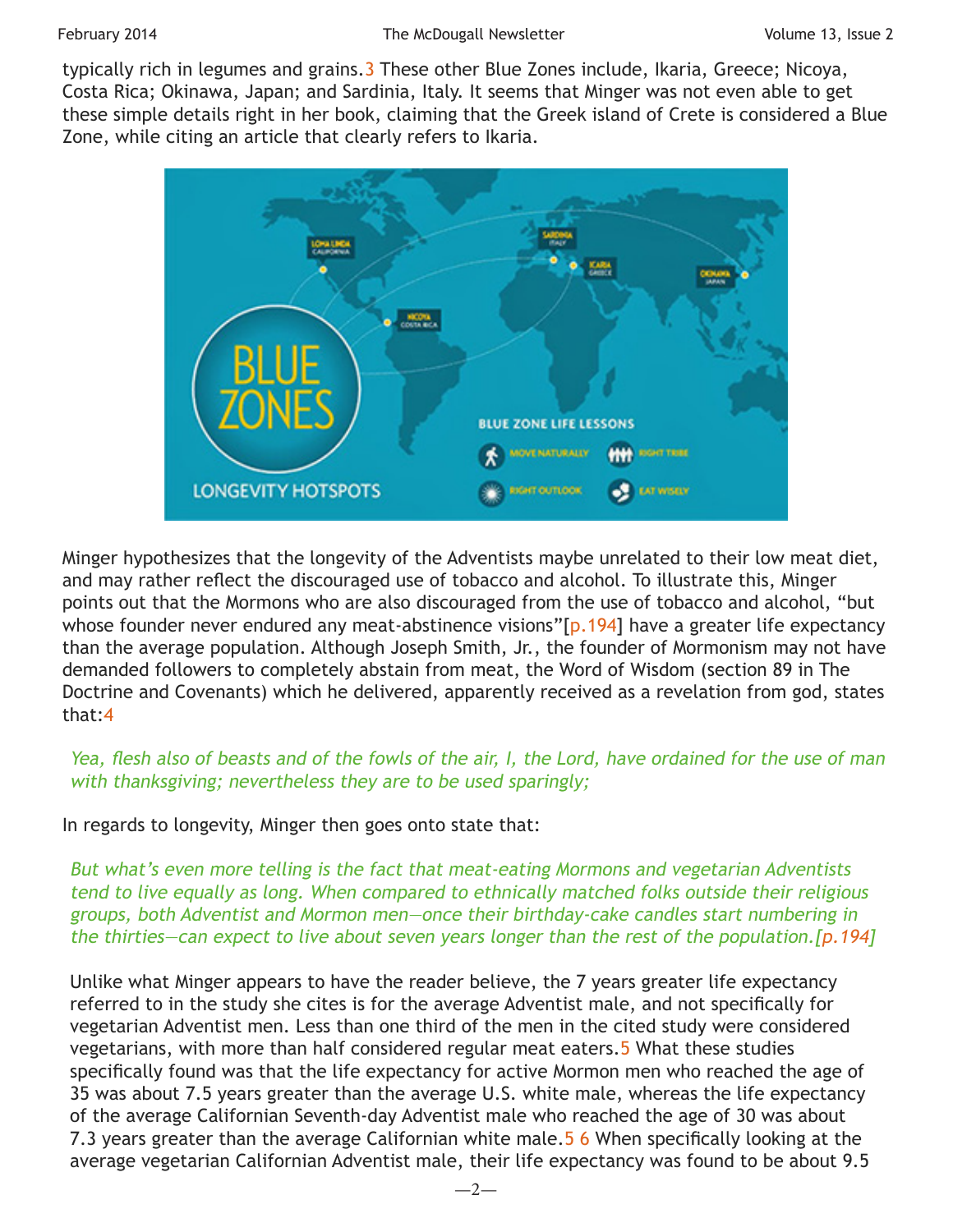years greater than the average Californian white male. It is important to note that the Californian whites that the Adventists were compared to have one of the highest life expectancies of any American state, and are expected to live up to a year longer than the average U.S. white that the Mormons were compared to.[7](http://www.cdc.gov/mmwr/preview/mmwrhtml/mm6228a1.htm)

The more recent 25 year follow-up of the Mormons may allow for a more informative comparison, as like the Adventist study, it included both men and women from California, and examined the effects of other lifestyle factors on mortality. Mormon men and women over the age of 25 with four favorable lifestyle factors associated with significantly reduced mortality were expected to live about 9.[8](http://www.ncbi.nlm.nih.gov/pubmed/17920112) and 5.6 years longer, respectively, compared to U.S. whites.8 In comparison, vegetarian Adventist men and women over the age of 30 with three favorable lifestyle factors were expected to live about 13.2 and 8.9 years longer, respectively, compared to non-Adventist Californians whites.<sup>[5](http://archinte.jamanetwork.com/article.aspx?volume=161&page=1645)</sup> [9](http://books.google.com/books?isbn=0199748802) Compared to the average U.S. white however, this difference in life expectancy would be expected to be closer to about 14 and 10 years.[7](http://www.cdc.gov/mmwr/preview/mmwrhtml/mm6228a1.htm) However, and more importantly, a later paper on the Californian Adventists found that those who adhered to a vegetarian diet for at least 17 years were expected to live 3.6 years longer than those who adhered for fewer years. [10](http://ajcn.nutrition.org/content/78/3/526S.full) This suggests that when restricting the analysis to long-term vegetarian Adventists, the difference in life expectancy compared to the Mormons would be even greater.

There are also other lines of evidence lending support to the observed greater life expectancy of the vegetarian Seventh-day Adventists compared to health conscious Mormons. For example, one study in which vegetarian Adventists and Mormons were matched for strength of religious affiliation, and consumption of tobacco, alcohol, tea and coffee, the vegetarian Adventists were found to have significantly lower levels of serum cholesterol, blood pressure and rates of obesity (Fig. 1)[.11](http://onlinelibrary.wiley.com/doi/10.1111/j.1445-5994.1984.tb03611.x/abstract) [12](http://ajcn.nutrition.org/content/48/3/806.short) The difference in blood pressure remained significant even after controlling for BMI, and could not be explained by differences in sodium intake. Another study also found that vegetarian Adventists had lower blood pressure than Mormons, and that the difference increased with age, suggesting a greater favorable effect of long-term adherence to a flesh-free diet. [12](http://ajcn.nutrition.org/content/48/3/806.short)

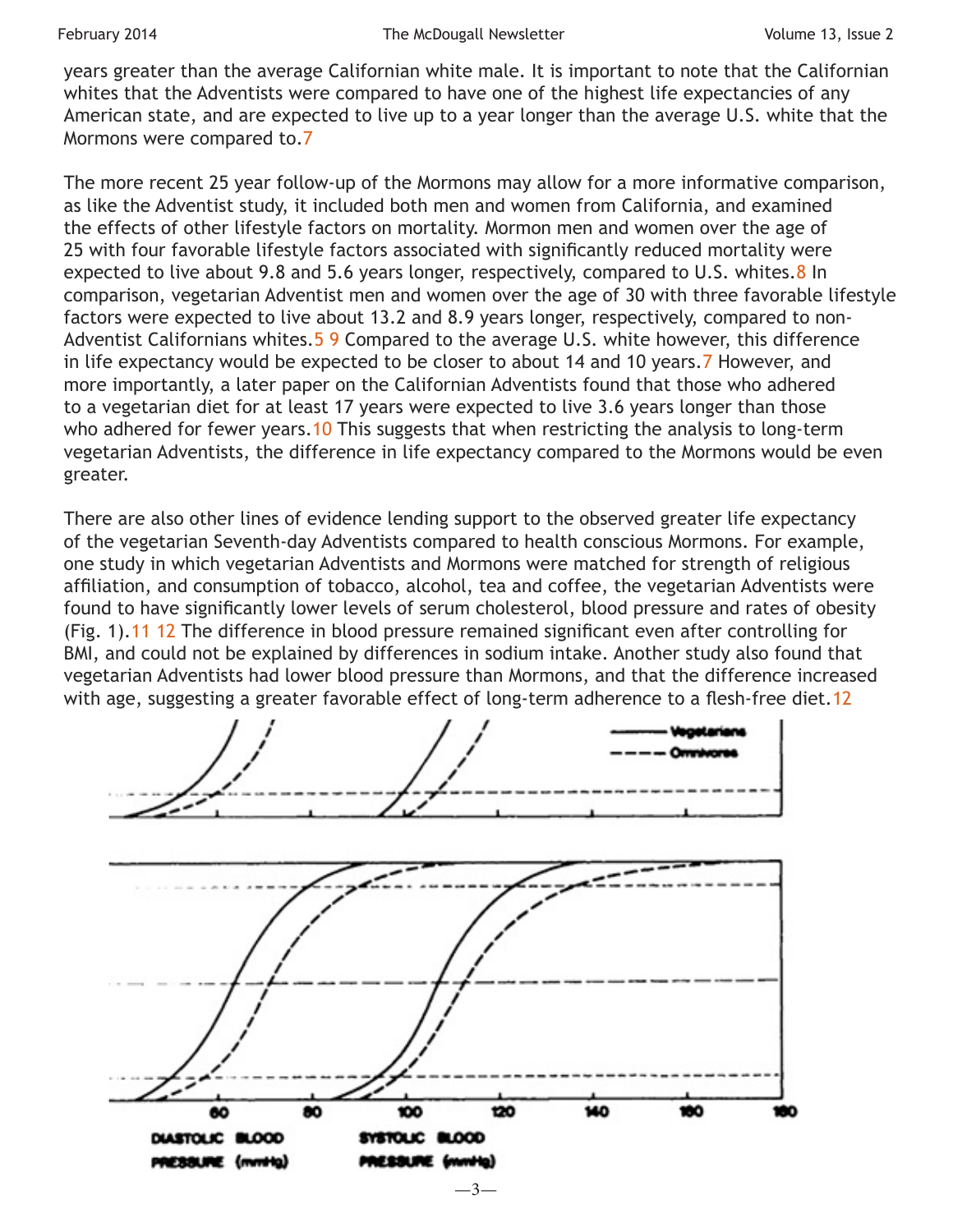## Figure 1. All percentiles of distribution of blood pressure were found to be lower in the vegetarian Adventists compared to health conscious omnivorous Mormons.

Although some of the many factual errors in Minger's book may be passed off as sloppy research rather than as being intentional (one example perhaps being when she confuses Crete for Ikaria), given the number of occasions she has discussed the Adventist studies previously, it is difficult to believe that she was truly being honest and simply was not even aware of the data in the very studies she cites. Furthermore, Minger acknowledges in this book that she had others with knowledge in this field review her manuscript and assist her with the completion of this book (almost exclusively individuals who have demonstrated an anti-vegetarian stance), allowing for little excuse for these misleading statements.

## Mortality in Vegetarians and Health Conscious Omnivores

As there are no published meta-analyses examining all of the current available prospective cohort studies comparing mortality in vegetarians and health conscious non-vegetarians, I performed a simple meta-analysis using the results for the fully adjusted model from the most recent followup of each cohort. For mortality from all-causes, based on 7 cohorts, the vegetarian group had a statistically significant 7%, and a borderline significant 6% reduced risk, using the fixed effects and random effects models, respectively (Fig. 2).[10](http://ajcn.nutrition.org/content/78/3/526S.full) [13](http://journals.cambridge.org/abstract_S1368980002000058) [14](http://cebp.aacrjournals.org/content/14/4/963.full) [15](http://ajcn.nutrition.org/content/89/5/1613S.long) [16](http://www.ncbi.nlm.nih.gov/pubmed/23836264) The 6 cohorts that stratified data by sex suggested an even stronger protective effect of a vegetarian diet for men. 16 [17](http://ajcn.nutrition.org/content/70/3/516s.full)



#### All-Cause Mortality: Vegetarians vs Health Conscious Omnivores

Figure 2. All-cause mortality for vegetarians compared to health conscious non-vegetarians in a meta-analysis using the fixed effects model.

\*Indicates that participants classified as semi-vegetarians were included in the vegetarian group

It should be stressed that the meat intake in the non-vegetarian group in most of these studies was significantly lower than that of the general population. As described in a different review, the selection criteria for the non-vegetarians in these studies generally included being affiliated with vegetarians in some way or another, likely explaining their relatively low meat intakes. Furthermore, evidence suggests that many of the self-proclaimed vegetarians in these studies actually consumed meat on a regular basis, resulting in minimal differences in meat intake between the groups[.10](http://ajcn.nutrition.org/content/78/3/526S.full)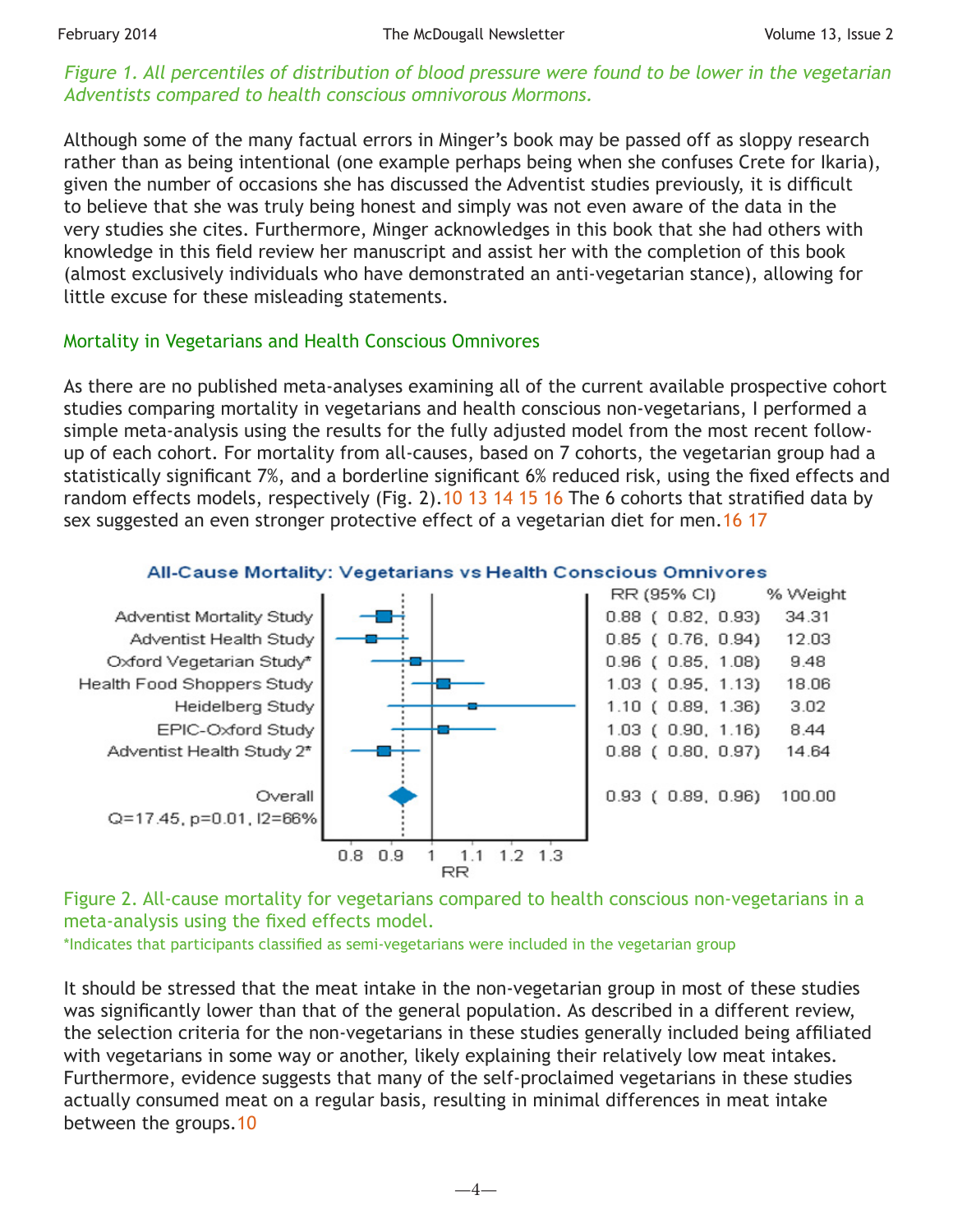Considering the lack of difference in meat intake between the vegetarian and non-vegetarian groups, it would only be expected that these studies would not have the statistical power to demonstrate a significant benefit of a vegetarian diet. Two studies which may be considered as especially having limited statistical power due to such limitations were the Heidelberg Study and Health Food Shoppers Study. In the Heidelberg Study, the non-vegetarian group were predominantly semi-vegetarians, while in the Health Food Shoppers Study, a validity assessment of the survey used to classify the participants vegetarian status suggested that 34% of the participants classified as vegetarians actually consumed meat. In fact, a slightly greater percentage of participants classified as vegetarians in the Health Food Shoppers Study were found to consume meat 3 or more times a week than the non-vegetarians in the Heidelberg Study (7.6% and 6.9%, respectively). [14](http://cebp.aacrjournals.org/content/14/4/963.full) [18](http://ajcn.nutrition.org/content/36/5/873.abstract) Taking this into consideration, I performed a sensitivity analysis excluding either the Heidelberg Study or Health Food Shoppers Study from the meta-analysis. Excluding the Health Food Shopper Study alone reduced heterogeneity and strengthened the association between vegetarian status and a reduced risk of mortality from all-causes (RR 0.91 [95% CI, 0.87-0.94], and 0.92 [95% CI, 0.86-0.98] using the fixed effects and random effects model, respectively).

Most of these studies did not provide separate data for length of adherence to a vegetarian diet. As already described earlier in this review, evidence from several of these studies suggest a stronger effect on mortality would have been observed if the analysis was restricted to long-term vegetarians.10 Another important limitation was that most studies also did not verify changes to vegetarian status of the participants throughout the follow-up, which may in part explain why the association between a vegetarian diet and a reduced risk of mortality weakened over time in several of the studies. [9](http://books.google.com/books?isbn=0199748802) [10](http://ajcn.nutrition.org/content/78/3/526S.full)

Another important potential limitation of these studies described in detail in the next section, is that some of the participants likely adopted a vegetarian diet in order to improve poor health, such as symptoms of an undiagnosed or developing illness that would ultimately became fatal. Each of these limitations described are expected to have either biased these findings towards null, or even in favor of the non-vegetarian group, suggesting that the findings of this meta-analysis may have significantly underestimated the benefits of an appropriately planned vegetarian diet.

n order to determine which factors may have contributed to the observed reduced risk of death in vegetarians, I also performed separate meta-analyses for the major causes of death. This included mortality from coronary heart disease and cardiovascular disease, and the incidence of all cancers combined. For mortality from coronary heart disease, based on 7 cohorts, the vegetarian group had a statistically significant 25% and 24% reduced risk, using the fixed effects and random effects models, respectively (Fig. 3)[.13](http://journals.cambridge.org/abstract_S1368980002000058) [14](http://cebp.aacrjournals.org/content/14/4/963.full) [15](http://ajcn.nutrition.org/content/89/5/1613S.long) [16](http://www.ncbi.nlm.nih.gov/pubmed/23836264) [17](http://ajcn.nutrition.org/content/70/3/516s.full) For mortality from cardiovascular disease, based on 7 cohorts, the vegetarian group had a statistically significant 17% and 14% reduced risk, using the fixed effects and random effects models, respectively (Fig. 4).[13](http://journals.cambridge.org/abstract_S1368980002000058) [14](http://cebp.aacrjournals.org/content/14/4/963.full) [15](http://ajcn.nutrition.org/content/89/5/1613S.long) [16](http://www.ncbi.nlm.nih.gov/pubmed/23836264) [17](http://ajcn.nutrition.org/content/70/3/516s.full) For the Adventist Mortality Study and Adventist Health Study, mortality from cardiovascular disease was derived from pooling the relative risk for mortality from coronary heart disease and stroke. [17](http://ajcn.nutrition.org/content/70/3/516s.full) Excluding the Adventist Mortality Study and the Adventist Health Study, the vegetarian group had a statistically significant 8% reduced risk of mortality from cardiovascular disease, using both the fixed effects or random effects model (0.92 [95% CI, 0.85-0.99]).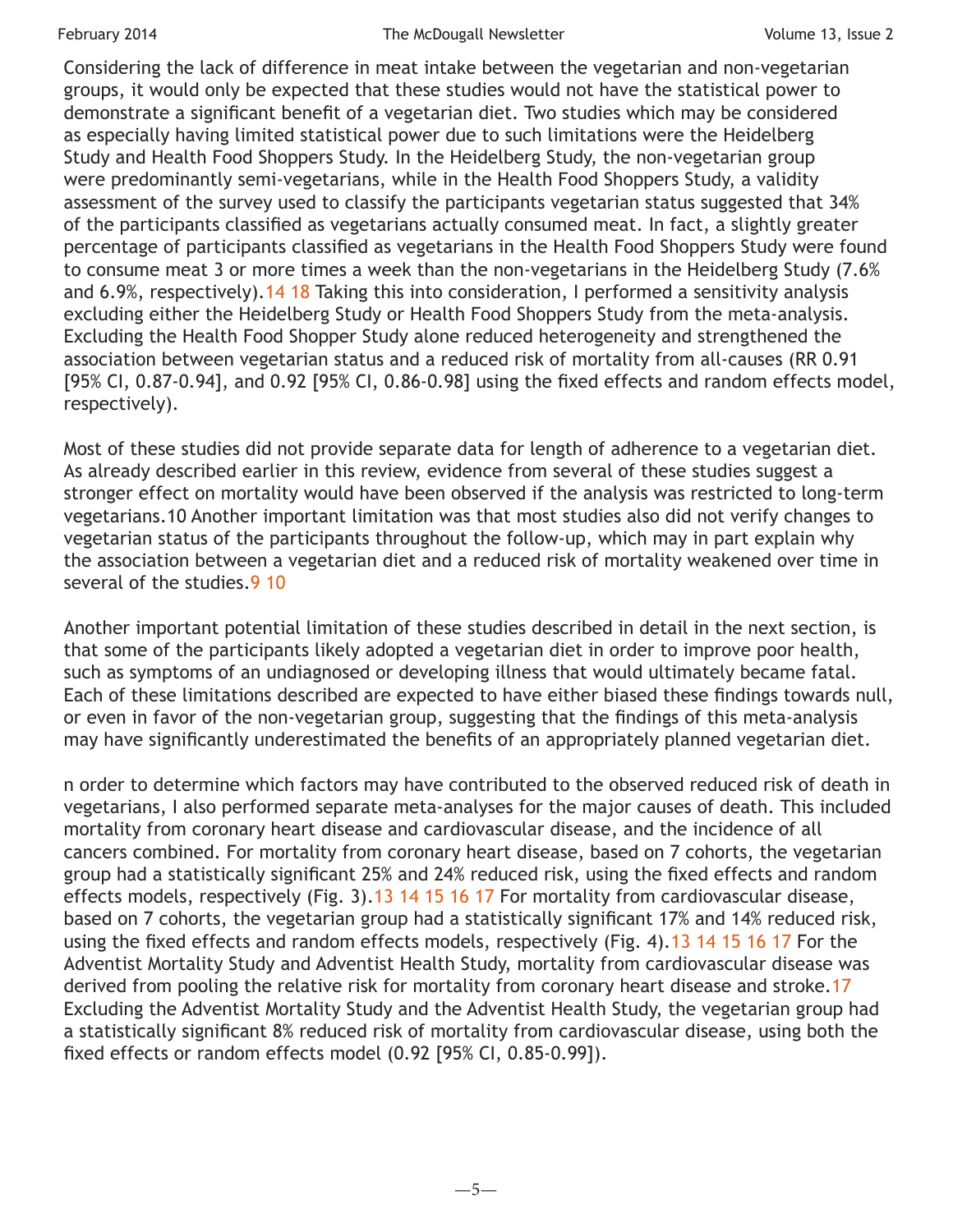### Coronary Heart Disease Mortality: Vegetarians vs Health Conscious Omnivores



Figure 3. Coronary heart disease mortality for vegetarians compared to health conscious nonvegetarians in a meta-analysis using the fixed effects model.

\*Indicates that participants classified as semi-vegetarians were included in the vegetarian group



#### Cardiovascular Disease Mortality: Vegetarians vs Health Conscious Omnivores

Figure 4. Cardiovascular disease mortality for vegetarians compared to health conscious nonvegetarians in a meta-analysis using the fixed effects model. \*Indicates that participants classified as semi-vegetarians were included in the vegetation group

As described in a previous review, the degree of reduction in risk of mortality from coronary heart disease observed in vegetarians in these cohort studies was generally in proportion to the expected reduced risk based on the differences in levels of total and non-HDL cholesterol, and blood pressure. There is a plethora of evidence, not only from epidemiological studies, but

not only from epidemiological studies, but also clinical trials that plant-based diets and nutrients have favorable effects on total and LDL cholesterol, blood pressure, among several other factors which are established risk factors for cardiovascular and all-cause mortality.[19](http://www.ncbi.nlm.nih.gov/pmc/articles/PMC2645847/) [20](http://www.ncbi.nlm.nih.gov/pmc/articles/PMC2988224/) [21](http://www.thelancet.com/journals/lancet/article/PIIS0140673607617784/abstract) [22](http://www.bmj.com/content/338/bmj.b1665)

In the Oxford Vegetarian Study, high compared to low intake of saturated animal fat was associated with a nearly 3-fold increased risk of coronary heart disease mortality[.23](http://www.ncbi.nlm.nih.gov/pubmed/9415002) Similarly, in a meta-analysis of 11 cohort studies, high compared to low intake of saturated fat was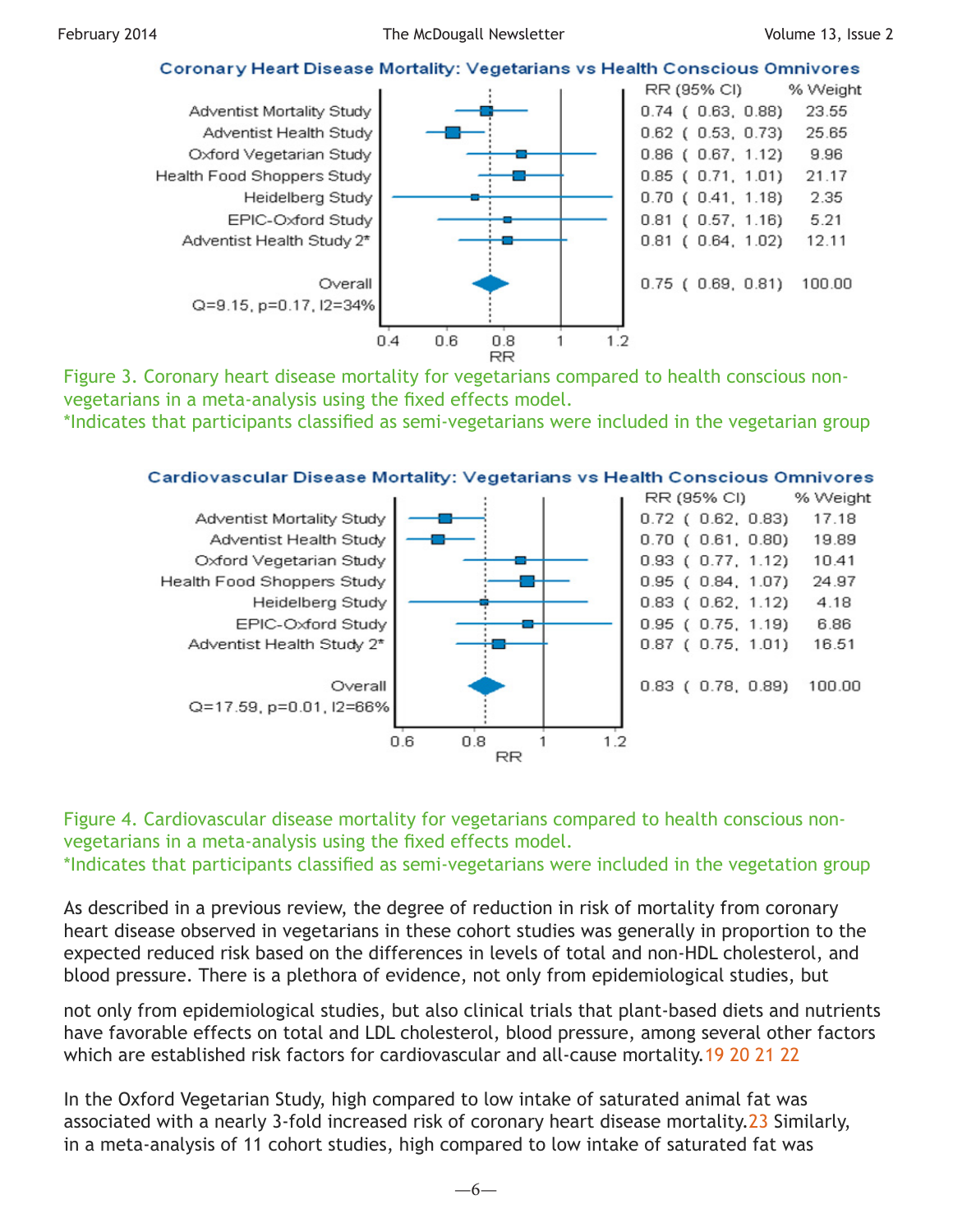associated with a 32% increased risk of coronary heart disease mortality, despite the inclusion of over-adjustments for dietary and serum lipids.<sup>24</sup> It was also found in the Oxford Vegetarian Study that high compared to low intake of total animal fat and dietary cholesterol was associated with a greater than 3-fold increased risk of coronary heart disease mortality. 23 Furthermore, evidence from thousands of experiments carried out over the last century have shown that the feeding of dietary cholesterol and saturated fat has accelerated the development of atherosclerosis in virtually every animal species in which researchers were able to find a method to sufficiently elevate cholesterol concentrations. This includes herbivores, omnivores and carnivores from mammalian, avian and fish species, and over one dozen different species of nonhuman primates.

In both the Oxford Vegetarian Study and the Adventist Mortality Study, high compared to low intake of eggs was associated with an increased risk of coronary heart disease mortality.[23](http://www.ncbi.nlm.nih.gov/pubmed/9415002) [25](http://ajcn.nutrition.org/content/48/3/739.long) However, for ill-defined reasons, these studies were excluded from several recent meta-analyses. In the Adventist Mortality Study and Heidelberg Study, high compared to no intake of meat was associated with a 50% and almost 5-fold increased risk of coronary heart disease mortality, respectively.[14](http://cebp.aacrjournals.org/content/14/4/963.full) [25](http://ajcn.nutrition.org/content/48/3/739.long) Similarly, in the Adventist Health Study, high compared to no intake of beef was associated with a greater than 2-fold increased risk for men. [26](http://ajcn.nutrition.org/content/70/3/532s.full) In addition, recent meta-analyses of prospective cohorts found that an increment of 1 mg/day of heme iron, found only in animal tissue, is associated with a 16% and 27% increased risk increased risk of type II diabetes and coronary heart disease, respectively.[27](http://www.biomedcentral.com/1741-7015/10/119) [28](http://www.ncbi.nlm.nih.gov/pubmed/23708150) Therefore, the totality of evidence strongly suggests that the observed greater longevity of vegetarians can be explained, at least in part, by the reduced risk of cardiovascular disease as the result of the replacement of animal foods with minimally processed plant foods.

For incidence of all cancers combined, based on 5 cohorts, the vegetarian group had a statistically significant 8%, and borderline significant 6% reduced risk, using the fixed effects and random effects model, respectively (Fig. 5).[13](http://journals.cambridge.org/abstract_S1368980002000058) [14](http://cebp.aacrjournals.org/content/14/4/963.full) [29](http://www.nature.com/bjc/journal/v101/n1/full/6605098a.html) [30](http://cebp.aacrjournals.org/content/22/2/286.long) Excluding the Health Food Shoppers Study removed evidence of heterogeneity and strengthened these findings (RR 0.90 [95% CI, 0.85-0.99] using both the fixed effects and random effects models).



#### **Cancer Incidence: Vegetarians vs Health Conscious Omnivores**

Figure 5. Cancer incidence for vegetarians compared to health conscious non-vegetarians in a meta-analysis using the fixed effects model. \*Indicates that participants classified as semivegetarians were included in the vegetation group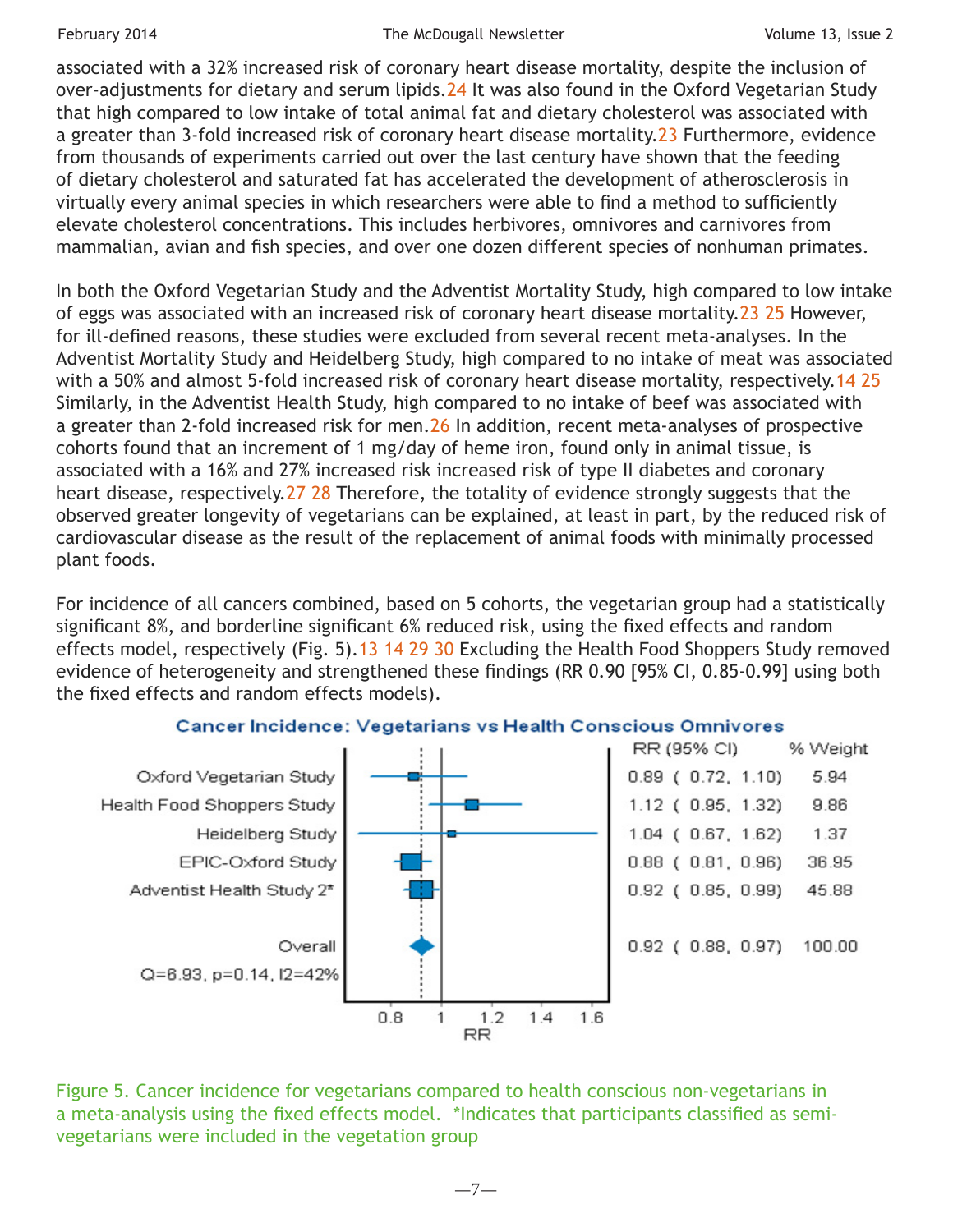The finding of a decreased risk of cancer in vegetarians may also be explained, in part, by a diet devoid in heme iron. Controlled feeding trials have established that NOCs (N-nitroso compounds) arising from heme iron in meat forms potentially cancerous DNA adducts in the human digestive tract, likely in part, explaining the significant association between heme iron and an increased risk of colorectal cancer in recent meta-analyses of prospective cohort studies.[31](http://cancerres.aacrjournals.org/content/63/10/2358.long) [32](http://cancerres.aacrjournals.org/content/66/3/1859.long) [33](http://www.ncbi.nlm.nih.gov/pubmed/23568532) Heme iron has also been associated with numerous other cancers. These lines of evidence also provide confidence in the validity of the findings of greater longevity in vegetarians.

## Why Some People Choose to Become Health Conscious

In health research, the reasons why some people chose to become health conscious is critically important when interpreting data from observational studies. This is because it is possible that it may not have been the health conscious lifestyle that caused the examined outcome, but rather the outcome that caused the health conscious lifestyle, ie. reverse causality. As previously [described in a different review,](http://healthylongevity.blogspot.com/2013/02/diet-heart-vegetarian-diets.html) reverse causality occurs when the studied effect precedes the cause. An example in health research is the frequent paradoxical observation that former smokers have worse health outcomes than current smokers. These unfavorable outcomes are not explained as being caused by smoking cessation, but rather that those who quit smoking tend to have done so because they were showing symptoms of illness, illnesses that ultimately resulted in the observed unfavorable health outcomes. A similar phenomenon has been observed in nutritional research where sick people tend to adopt a more plant-based diet, suggesting that this would bias observational studies towards showing an unfavorable effect of plant-based diets and nutrients, and therefore a favorable effect of animal based diets and nutrients.[34](http://books.google.com/books?isbn=0849385083)

Although Denise Minger suggests that the favorable health outcomes for vegetarians observed in many studies maybe unrelated to dietary factors, but rather explained by other healthy habits associated with vegetarianism, she fails to consider the possibility that these vegetarians may have become health conscious, including adopting a vegetarian diet, in order to improve poor health. The results of a recent study from the Netherlands illustrates the critical importance of considering reverse causality in research on plant-based diets. The researchers found that 75% of the vegetarian participants with cancer adopted a vegetarian diet after diagnosis, consistent with previous research which found that cancer survivors are highly motivated to adopt a more plantbased diet with the intention of improving poor health.[35](http://www.nutritionj.com/content/12/1/156) [36](http://www.ncbi.nlm.nih.gov/pubmed/12616253)

Although health researchers often attempt to partially control for reverse causality by excluding participants who were diagnosed with cancer, cardiovascular disease and other life threatening conditions prior to baseline of a study, it is nearly impossible to fully control for reverse causality, as participants may make dietary changes due to symptoms or unfavorable risk factors that act as markers of an undiagnosed or developing disease. For example, it is known that in studies carried out as far back as the late 1950s, participants with unfavorable blood cholesterol levels tended to reduce the intake of dietary cholesterol and saturated fat (ie. in part, by abstaining from animal foods). This resulted in paradoxical findings where participants who consumed more dietary cholesterol and saturated fat actually had lower serum cholesterol levels. These paradoxical findings were produced, in part, because those participants who continued to consume a diet rich in these lipids were choosing to do so because they were able to maintain lower cholesterol levels despite consuming such a diet (ie. due to favorable genetics). [37](http://aje.oxfordjournals.org/content/115/4/506.short) Many individuals who attempt to downplay the harmful effects of these lipids, such as Minger has done in her book have chosen to ignore this critical factor when reviewing research on the diet-heart hypothesis. [24](http://ajcn.nutrition.org/content/91/3/497.full)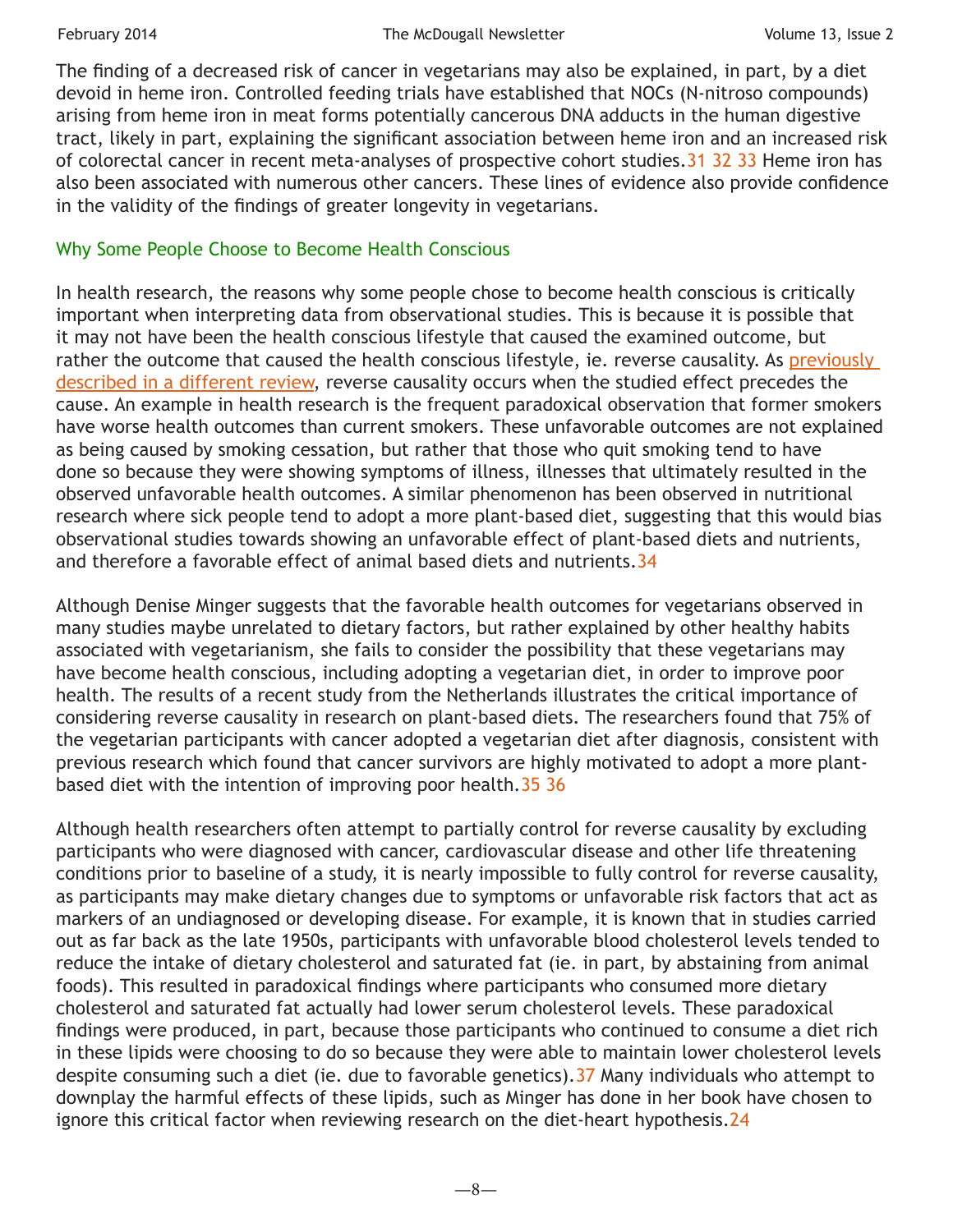In the chapter Herbivore's Dilemma, Minger reviews several prospective cohort studies that compared the mortality rates of vegetarians to health conscious non-vegetarians, carefully selecting only those studies in which vegetarians were not found to live longer. These studies were the Oxford Vegetarian Study, the Health Food Shoppers Study and the Heidelberg Study, all included in my meta-analysis. Minger emphasizes the lack of reduced risk of mortality in the vegetarian groups, while neglecting to mention that the difference in intake of meat between the groups was relatively small. Minger especially focuses on the Heidelberg Study, happening to be the smallest study, which found a non-significant increased risk of all-cause mortality in the vegetarian group. Minger points out that in this particular cohort, the vegetarians had greater levels of physical activity, consumed less alcohol and smoked less. Minger then states "Mortality and disease rates, in this case, might be expected to turn up in favor of the vegetarian crowd, even though the opposite ended up happening"[[p.270](http://books.google.com/books?isbn=0984755128)]. This statement is outright misleading as all these factors were controlled for in the analysis. One could also correctly point out that the vegetarians tended to be older than the meat eaters, but suggesting that this would be expected to turn up in favor of the meat eaters would also be misleading, as age was also controlled for. Either way, the differences in mortality between the groups did not even come close to being statistically significant.

There are several important findings that Minger neglected to mention that cast doubt on the suggestion that a vegetarian diet had a harmful effect on the participants in the Heidelberg Study. For example, it was shown in an earlier follow-up of this study that, similar to the Adventist studies, the participants who adhered to a very low meat diet for at least 20 years had a 29% lower risk of all-cause mortality compared to those who adhered to such a diet for fewer years. 10 Excluding the first 5 years of follow-up significantly strengthened this association, resulting in a 45% lower risk of all-cause mortality, suggesting that reverse causation may have attenuated the results for the entire follow-up. [38](http://www.ncbi.nlm.nih.gov/pubmed/8505178) This difference in mortality was considerably stronger than the mortality difference between vegetarians and non-vegetarians. Unfortunately the researchers appear to not have provided any data comparing mortality in long-term vegetarians and nonvegetarians. Indeed, in other cohorts it has been observed that compared to non-vegetarians, short-term vegetarians had a higher rate, whereas long-term vegetarians had a lower rate of allcause mortality.[34](http://books.google.com/books?isbn=0849385083) These findings suggest that those who adopted a vegetarian diet more recently had done so due to deteriorating health, biasing the results in favor of the non-vegetarians.

Also as already briefly mentioned, in this study it was also found that intake of meat 3 or more time per week was associated with an almost 5-fold increased risk of mortality from ischemic heart disease, whereas there was a greater than 2-fold risk increase for those who consumed fish more than once per month. One of the reasons that this did not translate into an increased risk of all-cause mortality in the non-vegetarian group may have been due to the very low intake of meat, with less than 7% of the non-vegetarians consuming meat 3 or more times a week.[14](http://cebp.aacrjournals.org/content/14/4/963.full) Another important finding was that there was a trend towards a favorable effect of a vegetarian diet on mortality in the early years of follow-up, which declined over time (Fig. 6).[14](http://cebp.aacrjournals.org/content/14/4/963.full) This suggests the likelihood of undocumented changes in vegetarian status in a portion of the participants throughout the follow-up, which would be expected to have attenuated a possible favorable effect of a vegetarian diet. A similar phenomenon was also observed in several other studies included in my meta-analysis[.9](http://books.google.com/books?isbn=0199748802)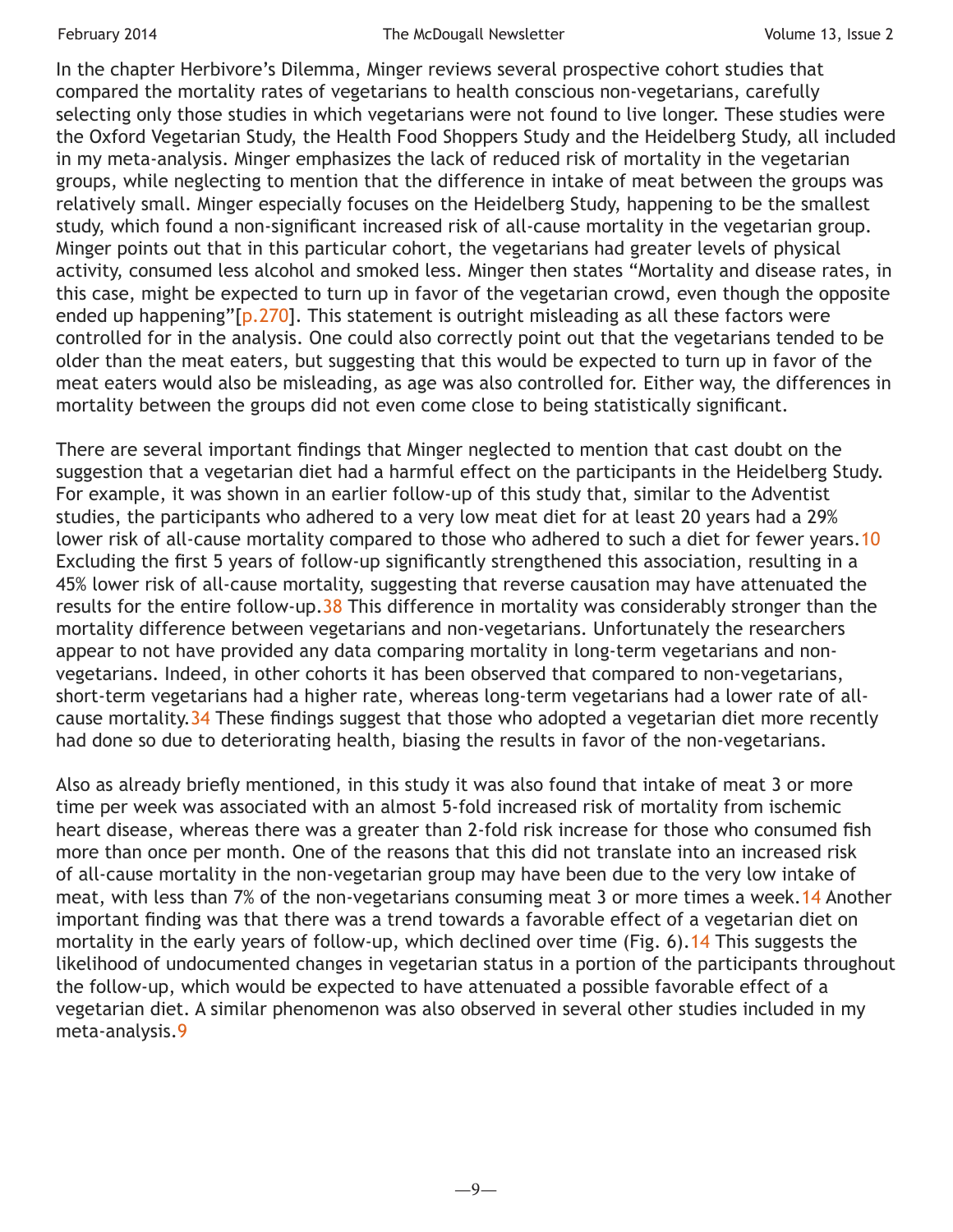

Figure 6. Standard Mortality Rates (SMRs) and their 95% CIs for all-cause mortality, dietary group, and 5-year follow-up period, separately for males and females. (□, female vegetarians; •, female nonvegetarians; □, male vegetarians; ▪, male nonvegetarians).

Minger also points out that there was a trend towards a higher rate of mortality among the vegans in the Heidelberg Study, which included only 60 vegans, while neglecting to mention that in the Adventist Health Study 2, which included almost 100 times many vegans found that compared to the non-vegetarians, the vegans, especially male vegans experienced a lower rate of mortality. 16 In the Heidelberg Study, while current smokers had the same mortality rate from cancer as never smokers, past smokers suffered from a 70% greater risk of cancer mortality than current smokers. This strongly suggests that many of the past smokers in this cohort quit smoking because they had deteriorating health.[14](http://cebp.aacrjournals.org/content/14/4/963.full) This raises the question as to whether the participants in this cohort also had a tendency to adopt a vegetarian diet after becoming ill, possibly explaining the unfavorable mortality rates in the vegetarian group. Perhaps the reason why the vegetarians in this group tended to be older, was not because they were becoming more ethical with old age, but because they were becoming more health conscious, which included adopting a vegetarian diet due to deteriorating health with old age. As these lines of evidence described suggest, the trends towards elevated mortality in the vegetarian groups in the Heidelberg Study may be explained by reverse causation. It is more than possible that it was not the vegetarian diet that caused these unfavorable outcomes, but deteriorating health, which would ultimately resulted in these unfavorable outcomes that caused a portion of the participants to adopt a vegetarian diet.

# ignoring the difficult

There is strong evidence that plant-based diets, including those rich in whole-grains and legumes reduces the risk of premature death from chronic and degenerative diseases, which in-turn helps explain the longevity of a number of plant-based populations. Contrary to the findings for plantbased diets, there is a plethora of evidence demonstrating the harms of popular carbohydrate restricted diets. For example, meta-analyses of clinical trials have found that low-carbohydrate diets elevate LDL cholesterol and impair endothelial function. [39](http://journals.cambridge.org/abstract_S000711451300216X) Furthermore, a recent metaanalysis of prospective cohort studies with more than 272,000 participants found that lowcarbohydrate diets, particularly those rich in animal foods are associated with an increased risk of all-cause mortality[.40](http://www.plosone.org/article/info%3Adoi/10.1371/journal.pone.0055030) Evidence also shows that the hazardous effects of diets rich in animal foods are also applicable to that of organic, grass-fed animal foods. These, and other lines of evidence described throughout this review appear to have been almost entirely ignored by proponents of these diets, perhaps because they find it too difficult to explain.

Although there is strong evidence that plant-based diets promote longevity, it is important to replace animal foods with minimally refined plant foods in order to achieve the maximum benefits. This may in part explain why the benefits of a vegetarian diet were more evident in the Adventists